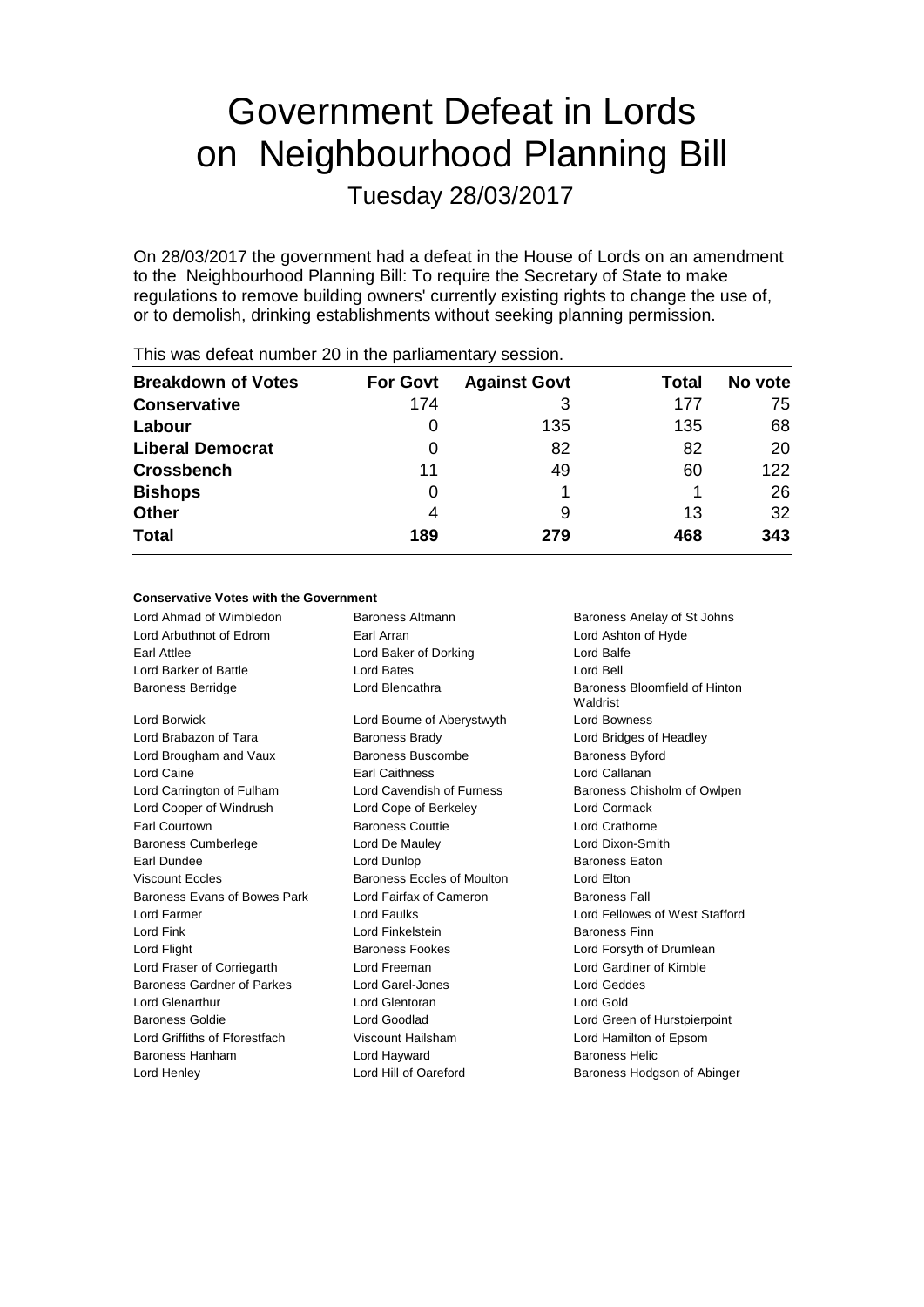Lord Hodgson of Astley Abbotts Lord Holmes of Richmond Earl Home Baroness Hooper Lord Horam Earl Howe Lord Howell of Guildford Lord Hunt of Wirral Lord Inglewood Lord James of Blackheath Baroness Jenkin of Kennington Lord Keen of Elie Lord King of Bridgwater Lord Kirkhope of Harrogate Lord Lamont of Lerwick Lord Lang of Monkton Lord Lansley Lord Lawson of Blaby Lord Leigh of Hurley **Lord Lexden** Lord Lexden **Earl Lindsay** Lord Lingfield Lord Lupton Lord MacGregor of Pulham Market Lord Mackay of Clashfern **Lord Magan of Castletown** Baroness Manzoor Lord Marland Lord McColl of Dulwich Lord McInnes of Kilwinning Baroness McIntosh of Pickering Baroness Mobarik Baroness Montrose Baroness Morris of Bolton Lord Moynihan Lord Naseby Lord Nash **Baroness Neville-Jones** Baroness Neville-Rolfe Baroness Newlove Baroness Nicholson of Winterbourne Lord Northbrook Lord Norton of Louth Lord O'Shaughnessy Baroness O'Cathain Lord Palumbo Baroness Pidding Lord Polak Lord Popat **Lord Content Lord Porter of Spalding Lord Price** Lord Prior of Brampton Lord Rana Baroness Rawlings Baroness Redfern **Lord Renfrew of Kaimsthorn** Viscount Ridley Lord Risby Lord Robathan Lord Ryder of Wensum Lord Sanderson of Bowden Baroness Scott of Bybrook Baroness Seccombe Lord Selkirk of Douglas **Lord Selsdon Lord Selsdon** Baroness Sharples Lord Sheikh **Lord Sherbourne of Didsbury** Baroness Shields Lord Shinkwin Earl Shrewsbury Lord Skelmersdale Lord Smith of Hindhead **Lord Spicer** Lord Spicer **Baroness Stedman-Scott** Lord Sterling of Plaistow Baroness Stowell of Beeston Lord Strathclyde Baroness Stroud Baroness Sugg Lord Suri Lord Taylor of Holbeach Lord Trefgarne Viscount Trenchard Lord Tugendhat Viscount Ullswater Lord Wakeham Baroness Warsi Lord Wasserman Lord Wei Baroness Wheatcroft Baroness Wilcox Lord Willetts Baroness Williams of Trafford Lord Young of Cookham Viscount Younger of Leckie

### **Conservative Votes against the Government**

Lord Framlingham Earl Liverpool Lord Swinfen

### **Labour Votes with the Government**

### **Labour Votes against the Government** Baroness Adams of Craigielea Lord Allen of Kensington Lord Anderson of Swansea

Lord Beecham **Lord Berkeley Baroness Billingham** Baroness Blackstone **Baroness Blood Baroness Blood** Lord Bradley Lord Bragg **Lord Brennan** Lord Brennan Lord Brooke of Alverthorpe Lord Brookman Lord Campbell-Savours Lord Carter of Coles Lord Cashman Baroness Chakrabarti Viscount Chandos Lord Christopher Lord Clark of Windermere Lord Clarke of Hampstead Lord Clinton-Davis Baroness Corston Baroness Crawley Lord Cunningham of Felling Lord Darling of Roulanish Lord Davies of Stamford Lord Davies of Oldham Lord Desai Baroness Donaghy Lord Donoughue Lord Dubs Lord Elder Lord Evans of Watford **Baroness Farrington of Ribbleton** Lord Faulkner of Worcester Lord Foster of Bishop Auckland Lord Foulkes of Cumnock Baroness Gale Lord Glasman **Baroness Golding Baroness Golding Lord Gordon of Strathblane** Lord Grantchester **Lord Grocott** Lord Grocott Lord Hain Viscount Hanworth Lord Harris of Haringey Lord Harrison Lord Haskel **Lord Haworth Baroness Hayter of Kentish Town** Lord Haworth **Baroness Hayter of Kentish Town** 

Baroness Andrews **Baroness Armstrong of Hill Top** Lord Bassam of Brighton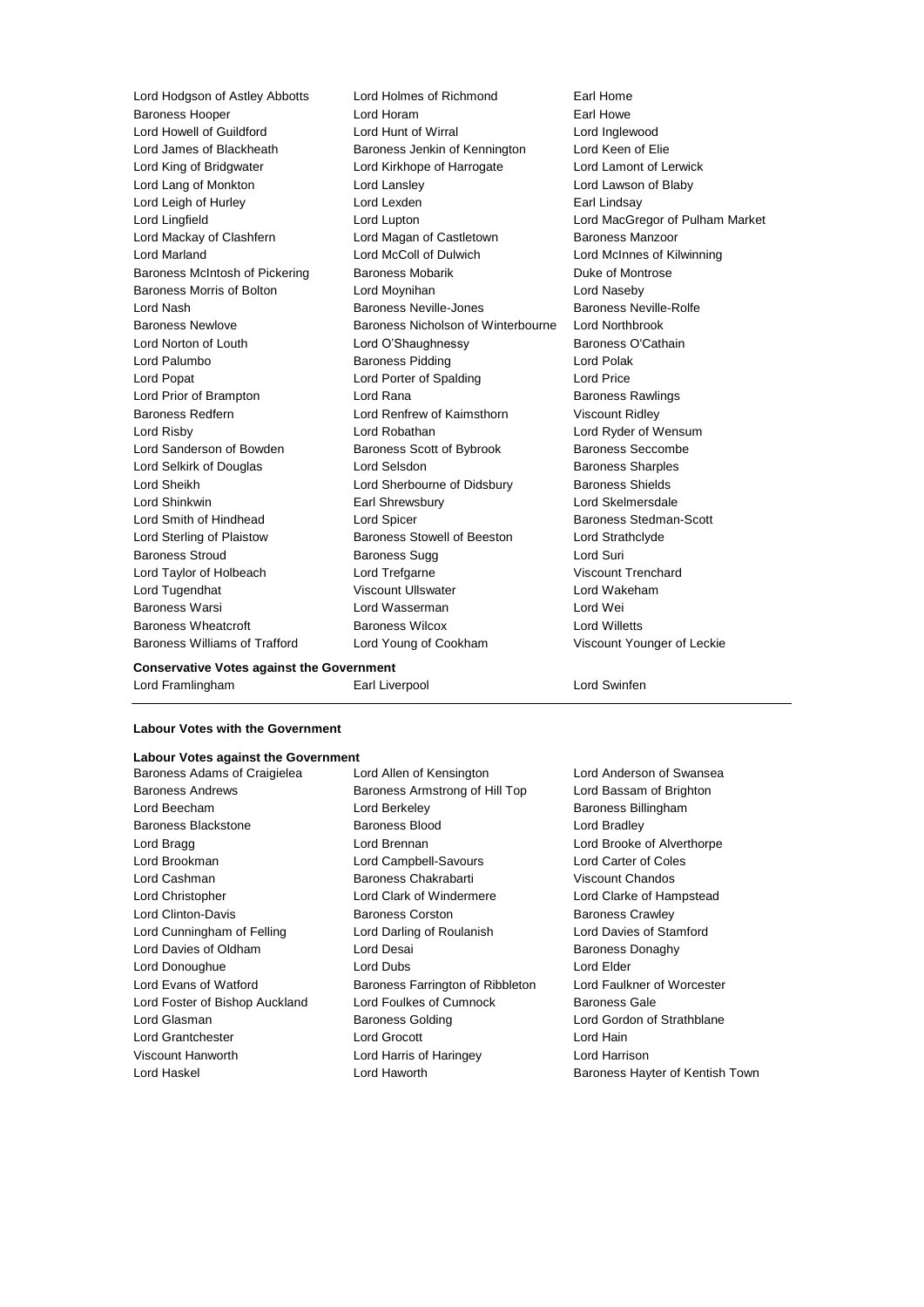Baroness Healy of Primrose Hill Baroness Henig Baroness Hensen Baroness Hilton of Eggardon Lord Hollick Baroness Hollis of Heigham Lord Howarth of Newport Baroness Howells of St Davids Lord Howie of Troon Lord Hughes of Woodside Baroness Hughes of Stretford Lord Hunt of Kings Heath Lord Hutton of Furness Lord Irvine of Lairg Baroness Jones of Whitchurch Lord Jones Baroness Jowell Lord Judd Lord Kennedy of Southwark Baroness Kingsmill **Baroness Kingsmill** Lord Kinnock **Baroness Kinnock of Holyhead** Lord Kirkhill **Lord Knight of Weymouth** Lord Layard Lord Lea of Crondall Lord Lennie Baroness Liddell of Coatdyke Lord Liddle **Lord Lipsey** Lord Lipsey **Baroness Lister of Burtersett** Lord Livermore Lord MacKenzie of Culkein Baroness Massey of Darwen Lord Maxton **Lord McAvoy Baroness McDonagh** Baroness McIntosh of Hudnall Lord McKenzie of Luton Lord Mendelsohn Lord Monks Baroness Morgan of Huyton Lord Morris of Aberavon Baroness Morris of Yardley Lord Morris of Handsworth Lord Murphy of Torfaen Baroness Nye Lord O'Neill of Clackmannan Lord Pendry Baroness Pitkeathley **Lord Ponsonby of Shulbrede** Baroness Prosser Lord Puttnam Baroness Quin Baroness Ramsay of Cartvale Lord Rooker Lord Rosser Lord Rowlands Baroness Royall of Blaisdon Baroness Sherlock Viscount Simon Lord Smith of Leigh Baroness Smith of Basildon Baroness Smith of Gilmorehill Baroness Taylor of Bolton **Lord Temple-Morris Baroness Thornton** Lord Tomlinson Lord Touhig Lord Tunnicliffe Lord Watson of Invergowrie **Baroness Wheeler** Baroness Whitaker Lord Whitty **Lord Williams of Elvel** Lord Wills Lord Wood of Anfield **Lord Woolmer of Leeds** Baroness Young of Old Scone

Lord Stevenson of Balmacara Lord Stone of Blackheath Baroness Symons of Vernham Dean

### **Liberal Democrat Votes with the Government**

**Liberal Democrat Votes against the Government** Lord Addington Lord Alderdice Lord Ashdown of Norton-sub-Hamdon Baroness Bakewell of Hardington Mandeville Baroness Bonham-Carter of Yarnbury Baroness Bowles of Berkhamsted Lord Bradshaw Baroness Brinton Lord Bruce of Bennachie Baroness Burt of Solihull Lord Campbell of Pittenweem Lord Chidgey Lord Clement-Jones Lord Cotter **Lord Dholakia** Baroness Doocey Baroness Falkner of Margravine Lord Fearn **Baroness Featherstone** Baroness Featherstone Lord Foster of Bath Baroness Garden of Frognal Lord German Earl Glasgow Lord Goddard of Stockport Baroness Grender Baroness Hamwee **Baroness Harris of Richmond** Baroness Humphreys Lord Hussain Baroness Hussein-Ece Baroness Janke Baroness Jolly Lord Jones of Cheltenham Lord Kirkwood of Kirkhope Baroness Kramer **Lord Lee of Trafford** Lord Lester of Herne Hill Baroness Ludford Lord Maclennan of Rogart Baroness Maddock Lord McNally **Baroness Miller of Chilthorne Domer** Lord Newby Baroness Northover Lord Oates Lord Paddick Lord Palmer of Childs Hill Baroness Parminter Baroness Parminter Baroness Pinnock Lord Redesdale Lord Rennard Lord Roberts of Llandudno Baroness Scott of Needham Market Lord Scriven Lord Sharkey Baroness Sheehan Lord Shipley Lord Shutt of Greetland Baroness Smith of Newnham Lord Smith of Clifton Lord Steel of Aikwood Lord Stephen Lord Stoneham of Droxford Lord Storey Lord Strasburger **Lord Stunell** Lord Stunell **Baroness** Suttie Lord Taverne Lord Taylor of Goss Moor Lord Teverson

Lord Beith **Baroness Benjamin**